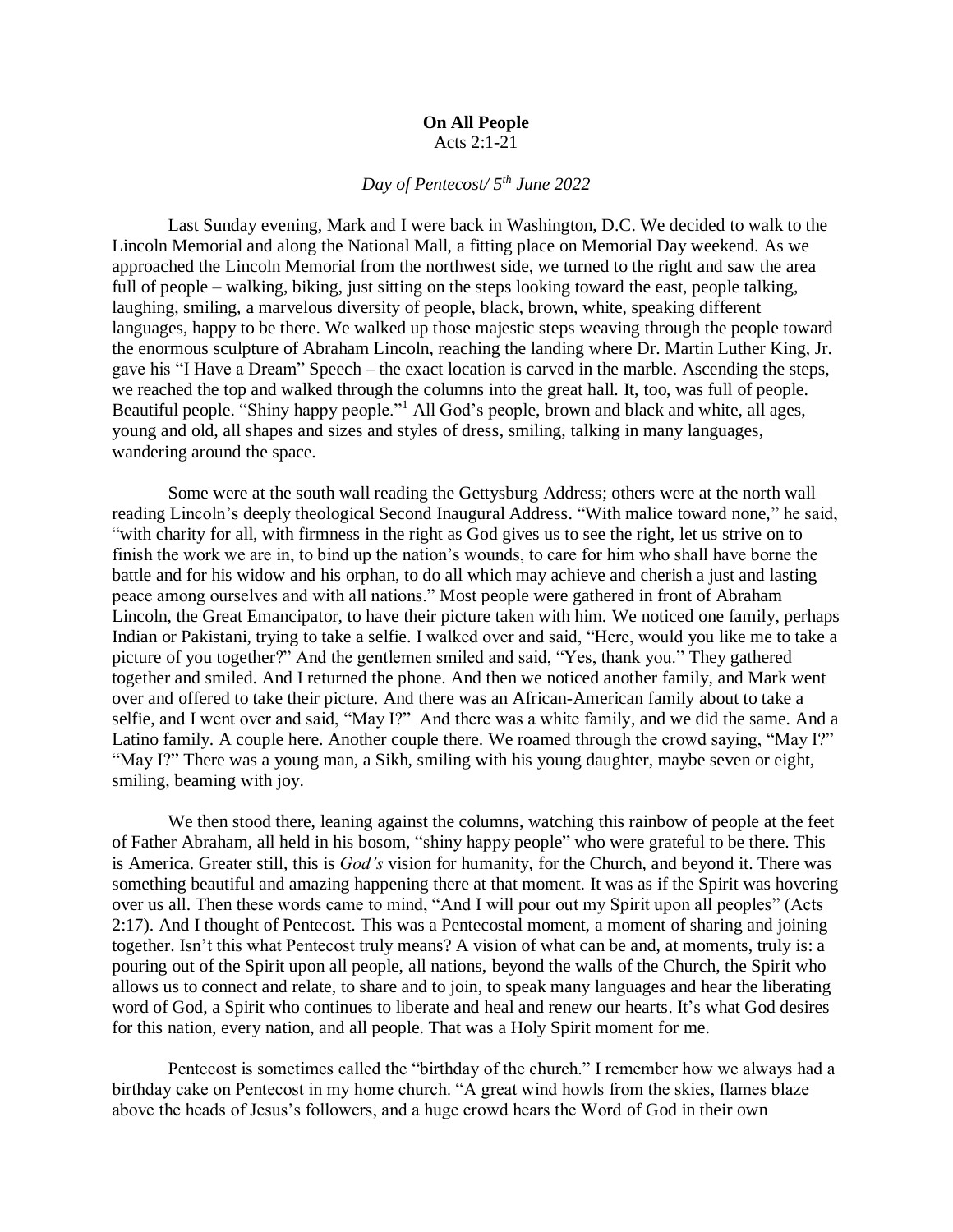languages," as Diana Butler Bass beautifully describes that event. She also [reminds](https://dianabutlerbass.substack.com/p/sunday-musings-e21?r=45vbf&s=w&utm_campaign=post&utm_medium=web) us that it's "the birth of something much bigger—the birth of a new humanity, a new creation. 'In the last days,' God declares, 'I will pour out my Spirit upon *all flesh*."<sup>2</sup>

*All flesh*. Not just some people. Literally, in the Greek, "the whole of human nature" or "every physical body."<sup>3</sup> "In the last days it will be," the prophet Joel told us long ago, "In the last days it will be, God declares, that I will pour my Spirit upon all people, and your sons and your daughters shall prophesy, and your young people will see visions and your old people shall dream dreams. Even upon my slaves, both men and women, in those days I will pour out my Spirit…" (Joel 2:28-30; Acts 2:17-21). Upon Jews and Gentiles. Upon Parthians and Medes and Elamites and people of Mesopotamia and Judea and Cappadocia, Pontus and Asia, visitors from Rome, Cretans, and Arabs, in other words, everyone.

What started with a particular people, God's Spirit alive in Israel is now being unleashed and poured out upon everyone. It's multicultural. Multilingual. The Spirit pours over the multitudes; the Spirit moves under and around and through all that separates us from God, breaking down barriers and removing obstacles that hinder communicating and hearing the voice of God. The Spirit pours, the Spirit flows, and the Spirit moves. The Spirit joins, unites, and pushes us, as theologian Catherine Keller says, "toward new ways of knowing-together, of God-talking together."<sup>4</sup>

It's a remarkable vision that we're given in this story. And you have to wonder: how did we, especially the Church, get so much wrong in our history, sidetracked by the forces of cultural dominance and superiority, racism, and white supremacy? Pentecost is, after all, anti-racist!

I love how contemporary African-American theologian Willie James Jennings, who teaches at Yale Divinity School, reflects on this text: "The same Spirit that was there from the beginning, hovering, brooding in the joy of creation of the universe and of each one of us, who knows us together and separately in our most intimate places, has announced the divine intention through the Son to reach into our lives and make each life a site of speaking glory. But this will require bodies that reach across massive and real boundaries, cultural, religious, and ethnic. It will require a commitment born of Israel's faith, but reaching to depths of relating beyond what any devotion to Israel's God had heretofore been recognized as requiring: devotion to peoples unknown and undesired. What God had always spoken to Israel now God speaks even more loudly in the voices of the many to the many: *join them*! Now the love of neighbor will take on pneumatological [, that is, Spirit-dimensions]. It will be love that builds directly out of the resurrected body of Jesus. This is the love that cannot be tamed, controlled, or planned, and once unleashed it will drive the disciples forward into the world and drive a question into their lives [—and ours—] Where is the Holy Spirit taking us, and into whose lives?"<sup>5</sup>

You can understand why this experience was baffling and confusing for those looking on. They're obviously drunk, as the crowd says, the skeptics (Acts 2:15). But now Peter knows better; he's no longer denying what God is up to in Jesus and now through his Spirit. Even here, though, Peter has absolutely no idea just how bold and radical and life-changing this Spirit will be in his life, in the Church, and in the world! But he's trusting the Spirit. And then he voices this prophecy from Joel. Joel's vision, his dream proclaims a new world order energized by the movement of the Holy Spirit, breaking through on all flesh and destroying social orders, joining disparate people together, and inaugurating a new order of the Spirit.<sup>6</sup>